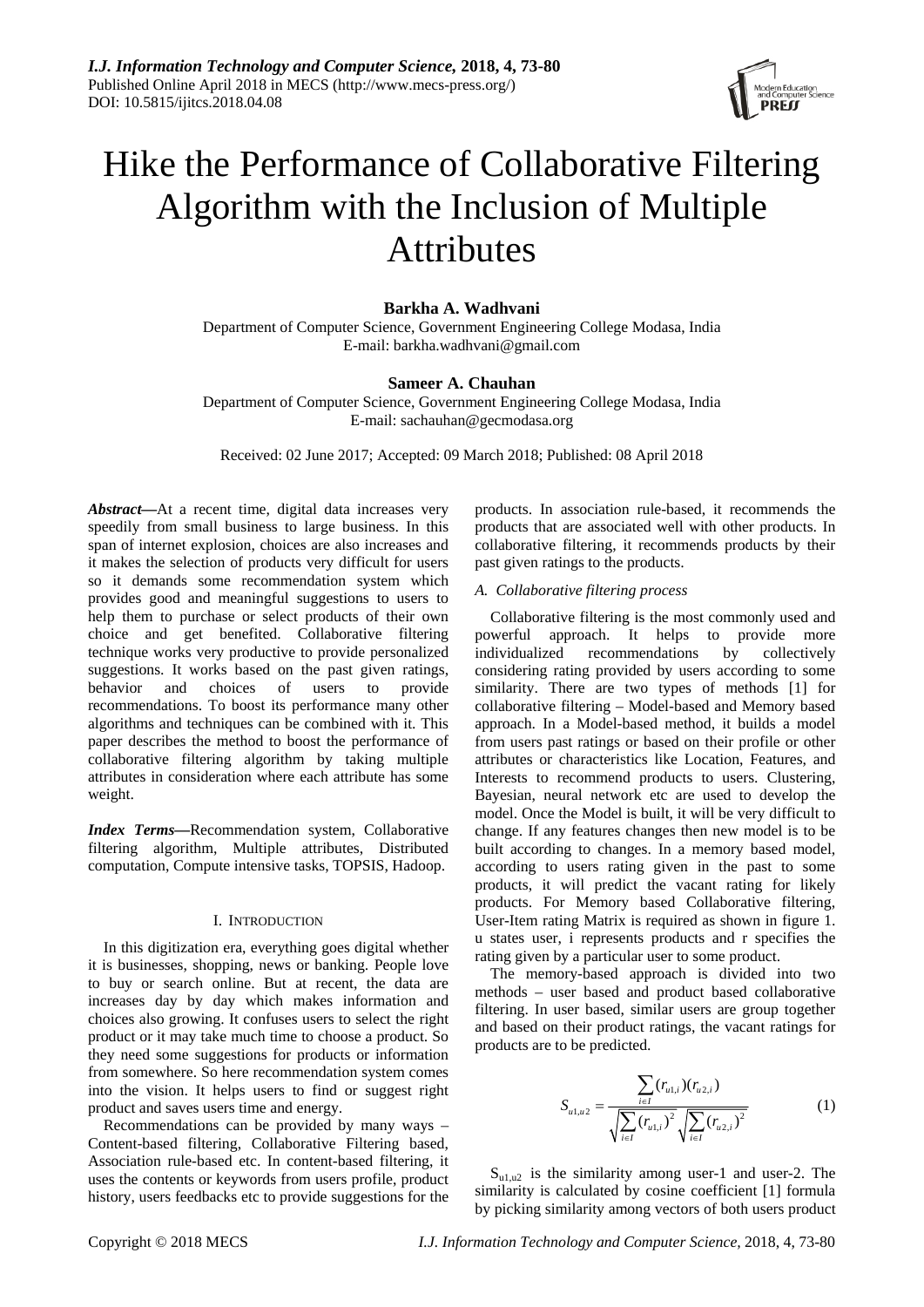ratings. I is the list of products rated by both of the users. If both users rate products with similar ratings then more similarity they get. Then user's vacant rating is to be found according to other users which are similar to that user.



Fig.1. Memory-based Collaborative Filtering User-Item rating Matrix

In Product based, product similarities are to be found using cosine coefficient. Now the vacant rating of the particular product is predicted using product which is similar to that product.

$$
S_{i,j} = \frac{\sum_{u \in U} (r_{u,i})(r_{u,j})}{\sqrt{\sum_{u \in U} (r_{u,i})^2} \sqrt{\sum_{u \in U} (r_{u,j})^2}}
$$
(2)

 $S_{i,j}$  is the similarity between product i and product j and U is the list of users who rated both products i and j.

To predict the rating for a product, we can take a weighted average of all the ratings on that product with its similar products rating according to the following formula.

$$
P(u,i) = \frac{\sum_{All\ products\ rate\ by\ user\ u} (r_{u,j} * S_{i,j})}{\sum_{All\ products\ rate\ by\ user\ u} (S_{i,j})}
$$
(3)

P(u,i) is rating prediction for item i to user u.

### *B. Challenges of Collaborative filtering*

Collaborative filtering suffers from many challenges [1]. Challenges are listed below:

- **Sparsity**: This problem happens when users rated very few products so it becomes very difficult to predict the ratings for maximum products because of lack of ratings as collaborative filtering predicts ratings based on users past ratings only.
- **Scalability**: As users and products increase nowadays, it also increases the computation time to provide the recommendation.
- **Shilling Attacks**: It occurs when people give favorable ratings to their product and negative ratings to their opposition so that their products

can highly recommend to other users which make recommendations biased.

- **Gray Sheep**: This problem arises for the users whose likings does not match with other users so recommendation becomes difficult for them.
- **Cold Start**: Cold start problem occurs when new users and new products come in the market. New user or new product does not have any ratings so it makes recommendations difficult.

The rest of the paper is structured as follows. In Section II we discussed Hadoop and its tools and also presents how Collaborative Filtering Algorithm works as Big Data instance. Section III presents the analysis and related work. Section IV represents the multiple attribute decision-making method to select products according to their attributes suitability. Section V introduced the proposed method and its steps. Section VI represents the Experiments analysis including Dataset, Performance Parameters and Results. Section VII represents the discussion about how proposed method solves various challenges of collaborative filtering. Finally, Section VIII summarized the conclusion of this paper. Section IX specifies the future work.

### II. PRODUCT RECOMMENDATION TOWARDS BIG DATA

The growing amount of data and need to survey that data in a timely manner for various reasons has created a barrier in big data analysis techniques [2]. Big data refers different types of data formats like structured, semistructure and unstructured data and has various aspects – volume, velocity, value and veracity [3]. Big data application is divided into data-intensive application and compute intensive application [4]. Data-intensive application worked on massive data which is beyond the potential of storage and mostly in various formats. So if it is not possible for storage then it is not possible to process that data. In Compute intensive application data are not that much high but computation complexity is bit high so that it takes much time to process that data. Product recommendation is the remarkable illustration of Big data Computation. Memory-based Collaborative Filtering is the compute-intensive application as it requires more time for evaluating similarity among users or products to predicting ratings. Now as suppose there are millions of products or millions of users then it will take additional time for computations of similarities and predict the ratings. To get the computations time efficient and storage efficient various distributed computing platforms are required. Distribution computing platform is the integration of multiple nodes which are connected by some network to complete a common work [5]. [6] discussed different approaches to mounting the performance of collaborative filtering algorithm. They have reviewed that there are various distributed computing platforms Hadoop platform, Cloud platform, Cuda etc to solve the scalability problem and also try to resolve other challenges by Topsis, social trust inclusion, clustering etc approaches. We required to distribute our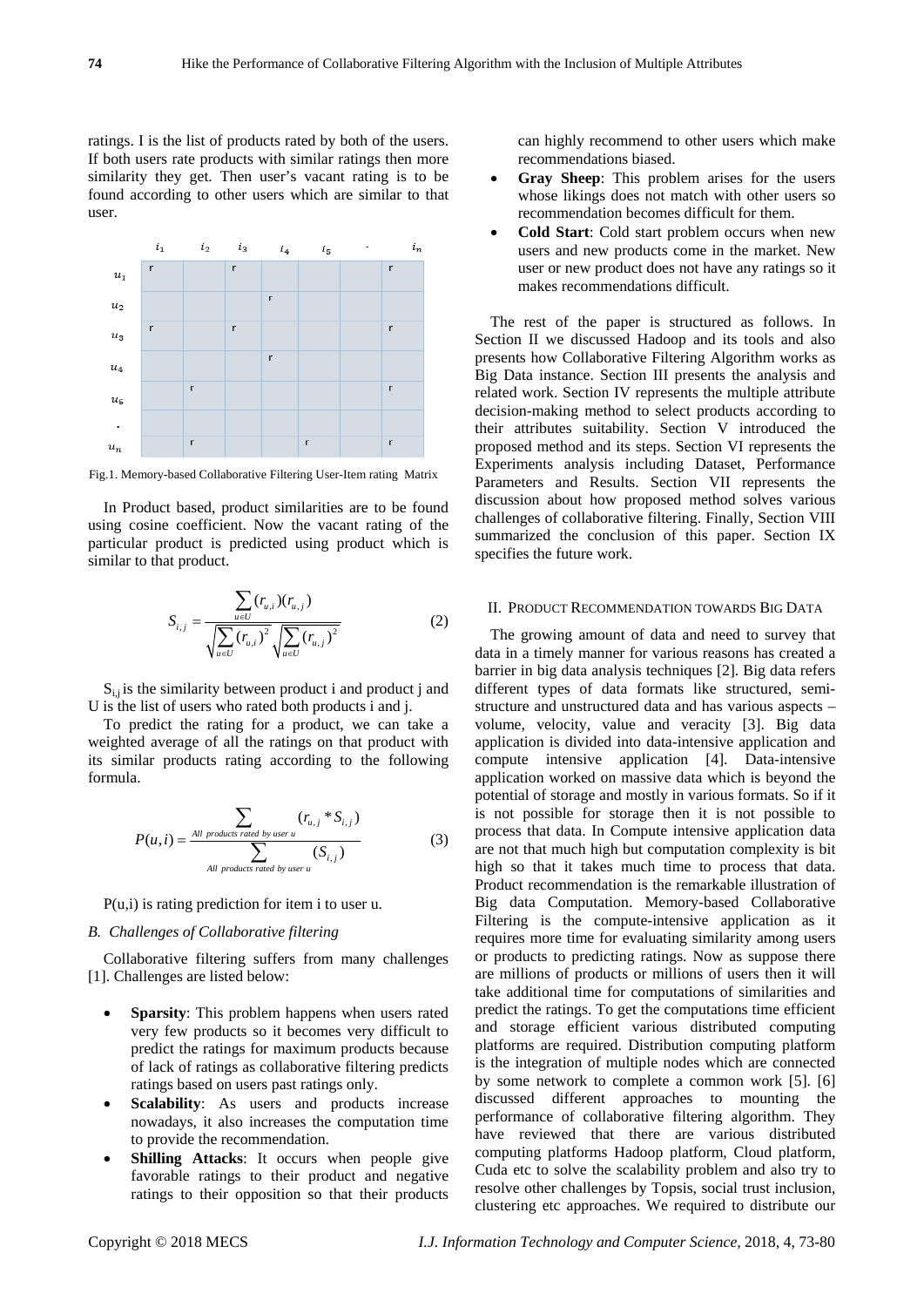work to multiple nodes to process it parallelly or distributively. For that, any processing model is required. We mainly concentrate on Hadoop as a distributed environment and Map reduce as a processing model. Hadoop is a distributed platform to store, manage and process the data. Hadoop and its components for storage, processing, resource management are discussed in [7,8]. In [9] authors discussed Hadoop Distribution File System

(HDFS) which is used to support Big data assuredly. Another file system supports very small block size in memory so access time will be increased. HDFS supports block size of 64MB or 128MB so that it will get higher bandwidth for large sequential read or write. Map Reduce is a programming model for data processing. For this model, our data should be in key and value form.



Fig.2. Map reduce Process

Figure 2 shows the map reduce process. Firstly our data are moved to the map function and mapper will divide it into multiple chunks of data and then distributes that chunks into different nodes for processing. Reduce phase splits into two processes - shuffle and reduce. Shuffle phase performs the sorting on map inputs on Key values and passed it to reduce phase. Reducer phase combines the output of every node and any task can be done [10].

#### III. RELATED WORK

The algorithm is chosen based on the type of recommendations required. In [11], authors determined the self-organizing mapping (SOM) to optimize the improved k-means (IK) clustering in collaborative filtering. They concluded that this approach reduced the Mean Square Error and overcome scalability by using clustering and distributed platform. [new one] creates clusters according to users information according to their choices of genres or category and based on that they provide the suggestion. But a limitation of K-means is it generates only predefined or fixed number of clusters so it will provide recommendations only from its own cluster so may be essential information lost. [12] proposed ClubCF approach based cloud computing for

big data applications. Primarily services are merged into the clusters to make it scalable as the cluster has the much lesser services than the entire system. It costs less online computation time and provides more accurate results as in each cluster, services are more related to each other. They concluded that ClubCF solved the sparsity challenge to some degree. But the limitation is the number of clusters is predefined.

With the inclusion of trust in collaborative filtering and users which are connected by socially or in other someway or considering users features, raises the prediction accuracy of product rating [13,14]. [15] presented a parallel approach that is based on social relationship to provide more accurate, scalable and trustworthy recommendations. All users have different choices and moreover, if users are socially connected then it doesn't necessary that their choices are same. So it is not possible to thoroughly trust social users and based on that provide recommendations. Cold start user problem can be solved using this approach to some extent but cold start product problem cannot be solved. In [16] authors compared both the approach product based and user-based collaborative filtering and result showed that the execution time improves by 30% with every add-on of a node into the Hadoop cluster. And they conclude that product based approach has more scalability than the user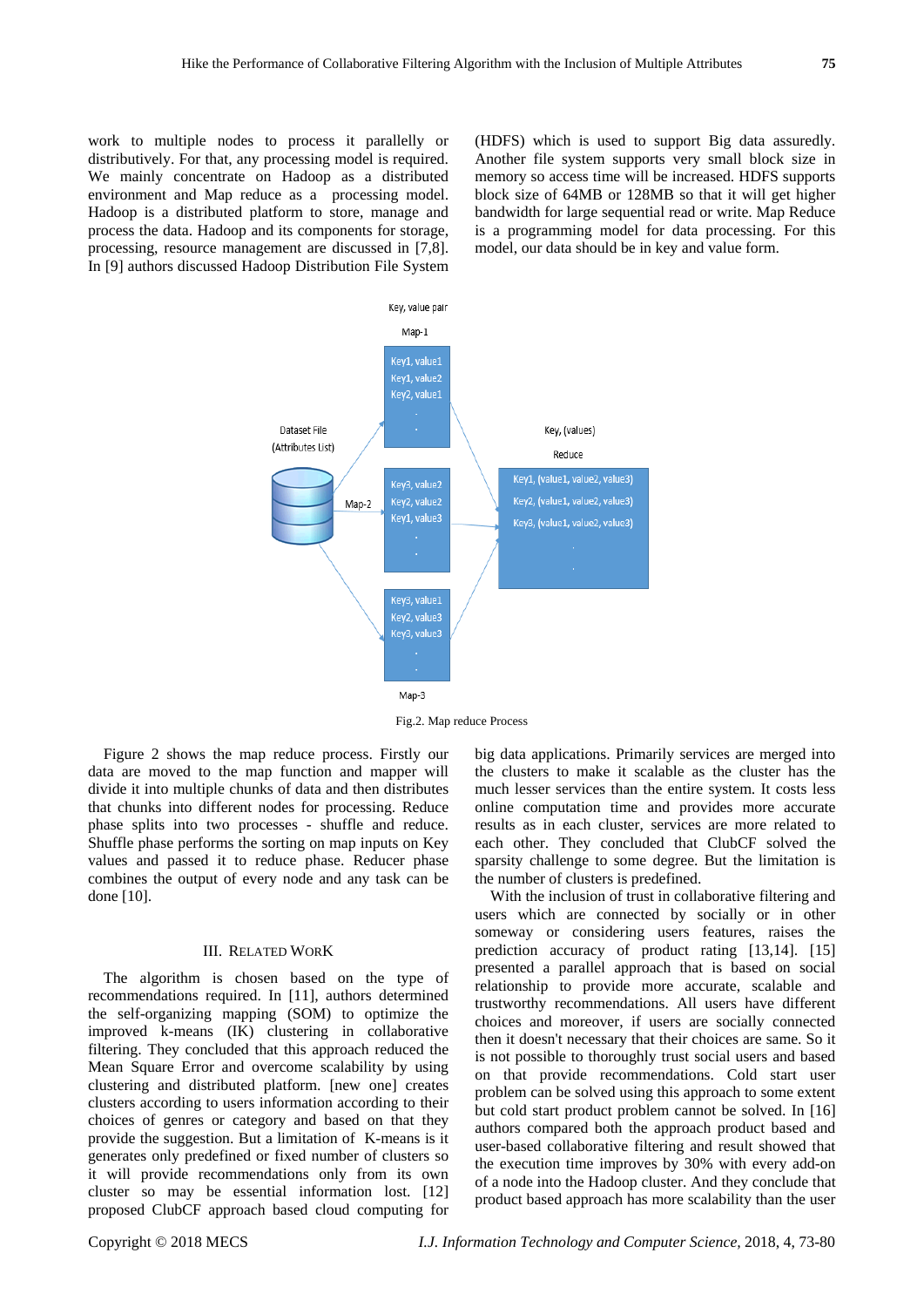based approach. To unite the ability of some common node to process the big scale data in less time pipeline approach with product based approach can be used by creating Hadoop cluster [17]. It helps to utilize all the computing resources to make them all busy.

[18] proposed the multi-attribute group decisionmaking method – Technique of preference of similarity to ideal solution (TOPSIS). Paper concludes that Topsis is a very useful method to deal with the multi-attribute decision process. It is used to select the best service or product among the similar kind of services [19]. [20] used TOPSIS to select the best Engineering college according to various criteria of colleges and according to facility needed or prioritized by the students. In [21] authors represents the topsis for manufacturing enterprises for selecting optimal services and collaborative filtering to predict missing QoS values.

#### IV. MULTIPLE ATTRIBUTE DECISION-MAKING METHOD

Multiple attribute decision-making method is used to select the best alternative according to several attributes. Here we have used Technique of preference of similarity to ideal solution (TOPSIS) for multiple attribute decision making. It calculates closeness rank for each product based on shortest geometric distance from the positive ideal solution (PIS) and the longest geometric distance from the negative ideal solution (NIS). Each product's attributes have some numerical value and then it assigned some weight and according to that weight and attribute value, it computes the closeness rank to take some decision [22]. Closeness rank is generated between 0 to 1 and shows that how the product is closed to the ideal solution. The highest the closeness rank the ideal product it represents.

Below shows steps to calculate the closeness rank for all products [23].

**Step-1**: Construct normalized decision matrix.

Normalize scores or data are as follows:

$$
\[ y_{ij} = x_{ij} / [x_{ij}^2]^{\frac{1}{2}} \] \tag{4}
$$

for  $i = 1, ..., m, j = 1, ..., n$ .

m is Number Of Products or alternatives, n is Number of attributes, x is attribute value, y is a Normalized matrix, i is a product, j is an attribute of a product.

**Step-2**: Construct the weighted normalized decision matrix.

Suppose we have a set of weights for each attribute wj for  $j = 1,...n$ .

Multiply each column of the normalized matrix by its correlated weight.

An element of the new matrix is:

$$
z_{ij} = w_j y_{ij} \tag{5}
$$

z is normalized weighted matrix,w is weight

**Step-3**: Determine the ideal and negative ideal solutions.

Ideal solution be,

$$
A^* = \{z_1^*, \mathbf{K} \mathbf{K} , z_n^* \}, z_j^* = \{ \max(z_{ij}) \}
$$
 (6)

zj\* matrix representes maximum attribute value for each attribute

Negative ideal solution be,

$$
A = \{z_1, K K, z_n\}, z_j = \{\max(z_{ij})\}
$$
 (7)

zj' matrix representes minimum attribute value for each attribute**.** 

**Step-4**: Calculate the separation measures for each alternative.

The separation from the ideal alternative is:

$$
S_i^* = \sum [z_j^* - \max(z_{ij}))^2 \Big]_2^{\frac{1}{2}} , i = 1, ... m
$$
 (8)

Similarly, the separation from the negative ideal alternative is:

$$
S_i = \sum [z_j - \max(z_{ij})^2]^{\frac{1}{2}} \quad , i = 1, ..., m
$$
 (9)

**Step-5**: Calculate the relative closeness value Ci\*

$$
[C_i = S_i / (S_i^* + S_i)] \quad , 0 < C_i^* < 1 \tag{10}
$$

Relative closeness value is between 0 to 1.

#### V. PROPOSED METHOD

The proposed work concentrate to solve challenges of collaborative filtering technique. The proposed method is traditional product-based collaborative filtering with the inclusion of multiple attributes. It takes two dataset files – first is user – product rating (review) dataset file from which product similarities are to be found and second is the products or users attributes file which helps to calculate the rank of product based on its attributes value.

Proposed work is mainly divided into four steps.

**Step-1**: Generate product – product similarity so that based on that product similarities, vacant product ratings can be predicted. To calculate the product – product similarity, cosine correlation coefficient that is shown in formula (2) is used.

**Step-2**: Calculates the closeness rank of all products based on multiple attributes. Some weight is attached on each attribute of product. Weight can be decided by some survey process or by the attributes priorities given by the users. Closeness rank of the product is calculated using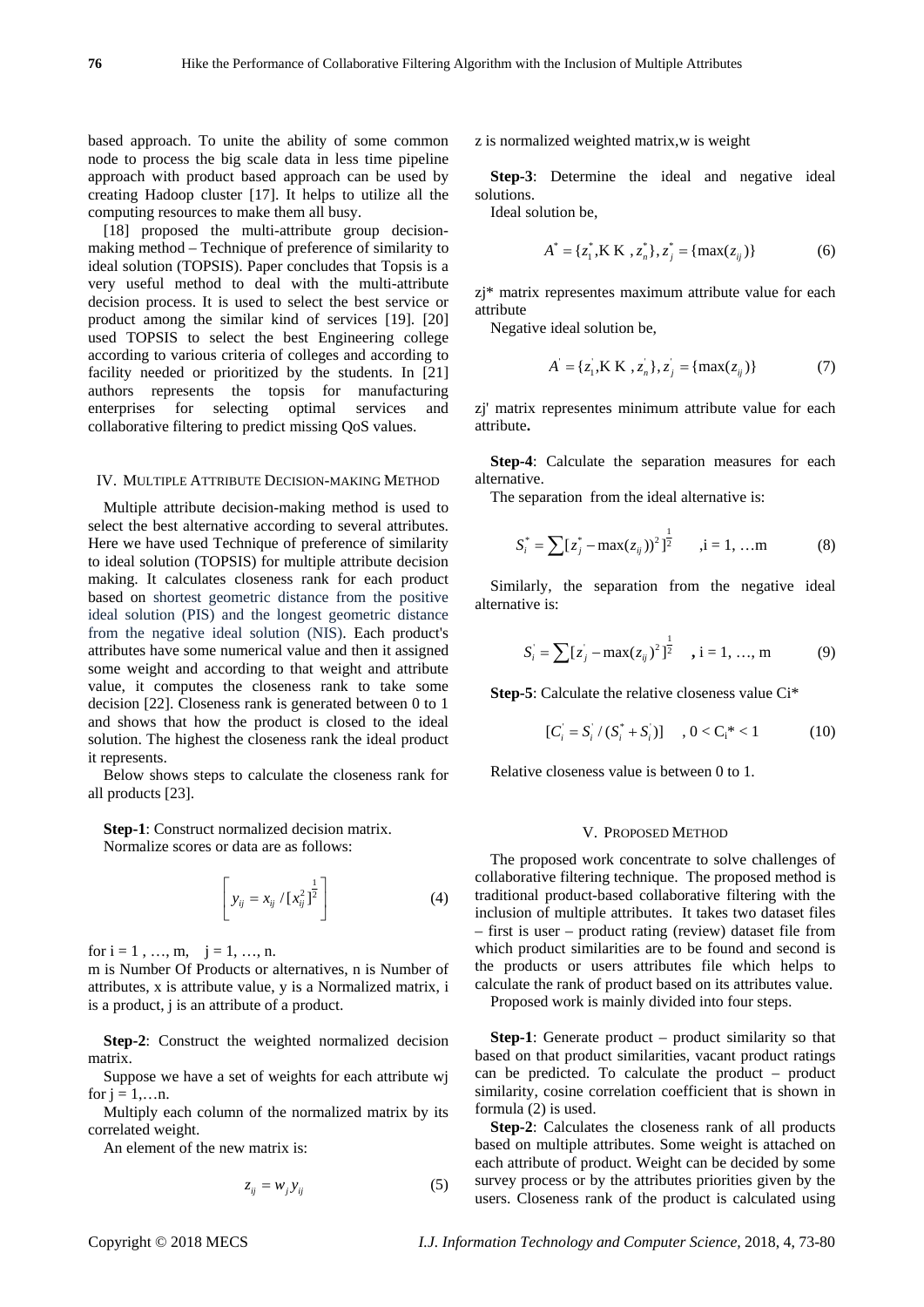Topsis method or any multiple attribute decision-making method.



Fig.3. Collaborative filtering with inclusion of multiple attributes

**Step-3**: Predict the vacant product ratings using product similarity (formula (3)) and after that combine (multiply) that predicted rating with ranks of products. For the product whose value is not predicted its by default value is 1.

$$
FP(u,i) = P(u,i) * rank value of product i \t(11)
$$

 $P(u,i)$  is rating prediction for item i to user u,  $FP(u,i)$  is the final predicted rating of product.

**Step-4**: Above step generates the final predicted value for all products. Final predicted value depends on both past ratings given by users and closeness rank of the product. So products which are having good attributes values and past ratings values higher can only get the higher final predicted rating. Finally, recommend or lists the top-N products to the users which has highest predicted value.

#### VI. EXPERIMENTAL ANALYSIS

Experiments are conducted on distributed environment Hadoop which executes the job parallelly to complete it in tolerable time.

## *A. Dataset*

To facilitate proposed work, we have used Yelp dataset [24]. It includes local businesses like dentists, hair stylists, restaurants, mechanics etc. The dataset contains 4.1M reviews and 947K tips by 1M users for 144K businesses and 1.1M business attributes. From that, we have taken

Restaurant business as our product and two dataset files for our implementation. First dataset file that we have used is user-product rating file. Which represents the ratings given by users to products. The format for the file is as follows: userId, ProductId, Rating. Second dataset file that we have used is product Information file. That file contains ProductId, Attributes of that product.There are thousands of attributes are available to that particular business but we have only considered few attributes for our experiment. Product attribute dataset needs to be preprocessed before it is actually used in our experiment. For example, a Noise level attribute has given three values either Silent, Average or Noisy and it converted into 3,2,1 respectively because to compute closeness rank of each product we need numerical values only.

Restaurants Attributes that we have included for our implementation are the Noise level, Stars, and its value is between 0 to 5, Credit Card Availability attribute has its values are 0 for Not available and 1 for available, Price range attributes is given in \$ and has values 1, 2 or 3, Wheelchair accessibility attributes has two values 1 for available and 0 for not available, Good for Kids, Good for Groups attribute again has two attributes 0 and 1, Wifi has three values 1 for No wifi, 2 for free wifi and 3 for paid wifi. These attributes respective weights are 8,7,6,5,4,3,2,1.

## *B. Evaluation parameter*

The evaluation parameters that we have used here are Speedup and F1 score. Speedup parameter is used to measure the scalability metric of the approach. It analyses the execution performance change of a fixed size problem as the number of processors expands.

$$
SpeedUp = \frac{T_a}{T_b} \tag{12}
$$

 $T_a$  is single node running time,  $T_s$  is amount of parallel execution time with number of processors

The other parameter that we have taken here is the F1 score. The F1 score is the harmony mean of Precision and Recall parameter. There are many ways to measure precision and recall. Basically Recall parameter shows that how complete our results are. In our approach recall is how completely or maximum rating predictions are possible using this approach. Precision [1] measures how much your results are correct or reliable. The precision parameter we have measured for different threshold values. It shows how much correct results we get considering different threshold values. We have split our dataset into training dataset (80%) and test dataset (20%) and analyze the results for precision and recall.

$$
Precision = \frac{True \ Positive}{True \ Positive + False \ Positive} \tag{13}
$$

True Positive=PR>=Theashold & AR>=Threshold False Positive= PR>=Theashold & AR<Threshold Where,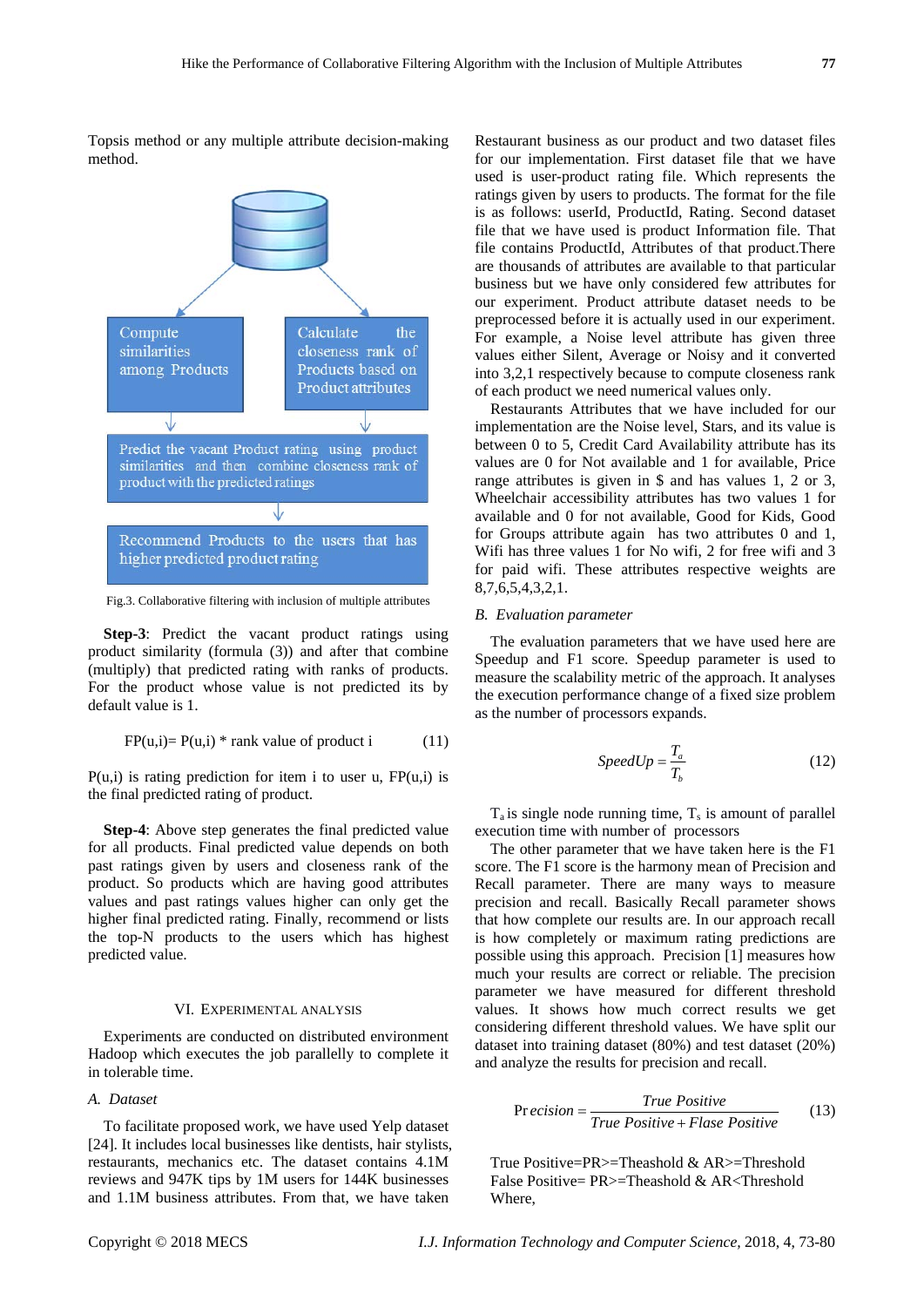PR is Predicted Rating and AR is Actual Rating

$$
Recall = \frac{Hit \text{ test}}{Test \text{ set}}
$$
 (14)

Hit test =products which appear in both sets are put in a set called hit set

$$
F1 = \frac{2 * precision * recall}{precision + recall}
$$
 (15)

The more F1 score shows more stability between Precision and Recall.





Fig.5. Comparision of Traditional and Proposed approach with F1 parameter

# *C. Results*

We have executed proposed approach on Hadoop cluster with three nodes. The processing model that we have used is Map Reduce. The input data are divided into three nodes for execution so the time required for execution can be eliminated. Figure 4 shows the performance of approach with speedup metric. Here, with the growth of the number of nodes speedup is fairly increased. Table 1 represents the precision and recall values of Traditional CF and Proposed approach. Table 2 presents the comparison of both the approaches with the F1 score. Higher the precision, Recall and F1 represent better results. Figure 5 shows the graphical representation for comparison of both the conventional and proposed approach based on the F1 score. Precision, Recall, and F1 score is measured on some threshold values or on certain condition. The threshold is decided based on application's working or how efficient results you want to provide to the users. If you take very high threshold, the user will get only the most highest and desirable products only. In case of Lower the threshold, efficiency will be decreased as it includes all the products whose ratings are not that much higher. It shows that our proposed approach is outperformed than the traditional Collaborative Filtering approach.

Table 1. Comparision of Traditional and Proposed approach with Precision and Recall parameter

| Threshold | <b>Precision</b> |          | Recall      |          |
|-----------|------------------|----------|-------------|----------|
|           | Traditional      | Proposed | Traditional | Proposed |
| 0.5       | 1.0              | 1.0      | 0.246384    | 1.0      |
| 1.5       | 0.956672         | 0.957239 | 0.253824    | 1.0      |
| 2.5       | 0.868581         | 0.875680 | 0.238780    | 1.0      |
| 3.5       | 0.686564         | 0.716299 | 0.174110    | 1.0      |

Table 2. Comparision of Traditional and Proposed approach with F1 score

| Threshold | F1 score                    |                       |  |
|-----------|-----------------------------|-----------------------|--|
|           | Traditional<br>CF Algorithm | Proposed<br>Algorithm |  |
| 0.5       | 0.395359                    | 1.0                   |  |
| 1.5       | 0.391850                    | 0.9781526             |  |
| 2.5       | 0.383877                    | 0.9337203             |  |
| 3.5       | 0.362633                    | 0.834701              |  |

#### VII. DISCUSSION

Our proposed method can solve all the challenges of collaborative filtering algorithm by combining it with Topsis which is multiple decision-making methods. It can solve the scalability by dividing computation work to numerous nodes and cut down the time required to perform the task. Traditional product based is not always able to predict the rating for all products because of Sparsity, Cold start, Grey sheep problems. To solve these issues, proposed method combined predicted rating with closeness rank of that product. As in case if the prediction is not possible for some products or users then closeness ranks of that product can still help to predict the rating. The proposed method can also solve the shilling attack at some extent as our method also considers the multiple attributes value of the products for the prediction that makes it less biased.

## VIII. CONCLUSION

Collaborative Filtering technique is the most intensive technique to provide recommendations. Many other techniques can be integrated with collaborative filtering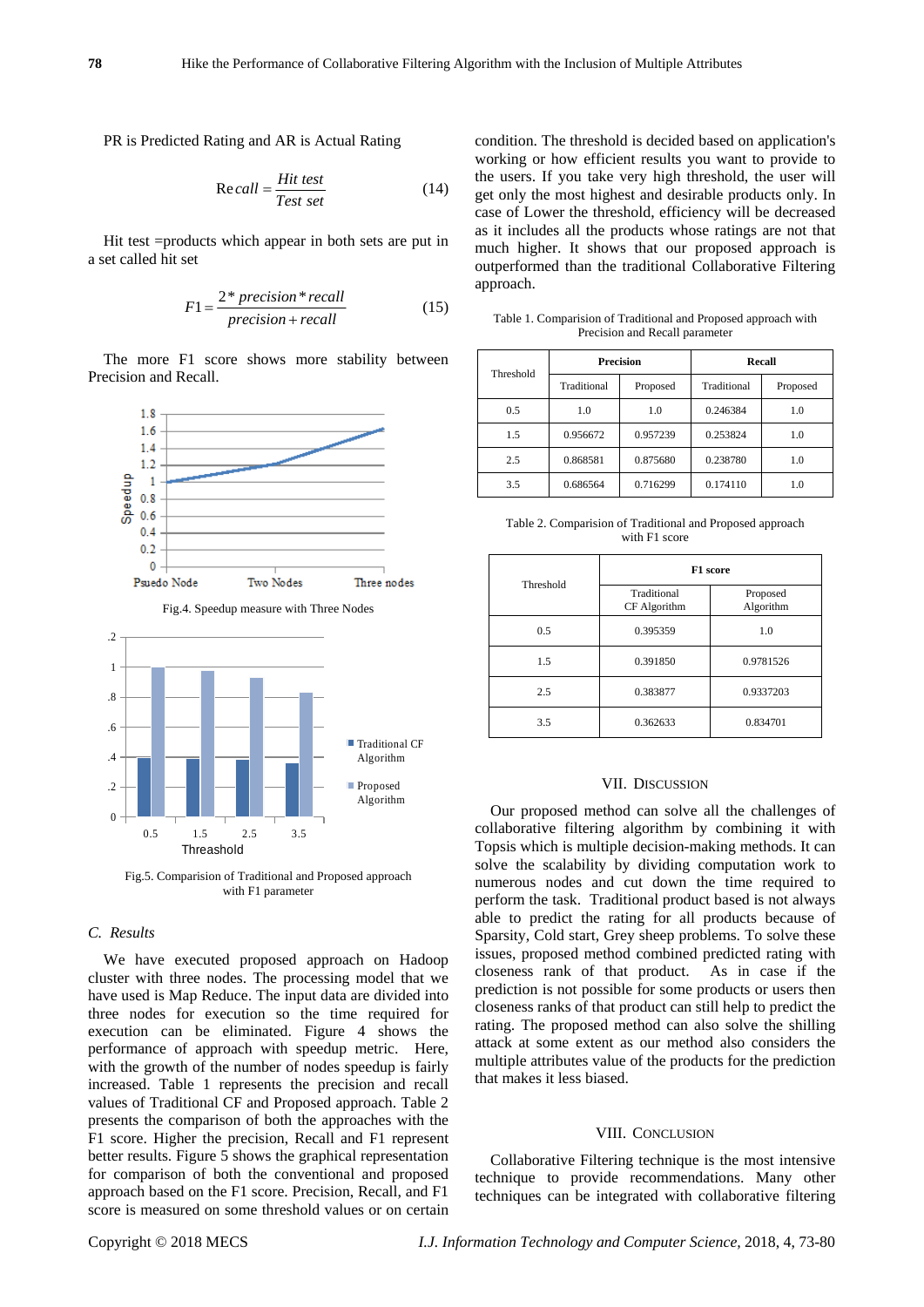to solve obstacles of that technique. Moreover, it is not always reliable to rely just on past ratings to predict the ratings for users. By taking multiple attributes into the consideration with conventional collaborative filtering can refine the performance and can also provide more individualized and reliable outcome as it not only considers past users ratings but also includes the product or users attributes. Proposed work is implemented on distributed platform Hadoop to minimize the computation time.

#### IX. FUTURE WORK

In our work, weights for different attributes of the product are statically given. In future, we will use some productive and objective method to find weight or weight can be taken from users according to their need or choice to suggest them products. To get more effective results, we can add Text reviews and votes given by users to different products into our experiment. Also, we can include tweets of users about various products and can give some weight to that tweets in our decision of recommendation of tweets. So with the help of combining multiple techniques and taking the decision from various sources can give more effective results.

#### ACKNOWLEDGMENT

The authors wish to thank those who provided necessary information regarding this research and supported to complete this research and help direct or indirect way. Authors also take this opportunity to show gratitude to Government Engineering College, Modasa for providing Environment to complete this research.

#### **REFERENCES**

- [1] Xiaoyuan Su and Taghi M. Khoshgoftaar, "A Survey of Collaborative Filtering Techniques," Advances in Artificial Intelligence, vol. 2009, Article ID 421425, 19 pages, 2009.
- [2] Rasim M. Alguliyev, Rena T. Gasimova, Rahim N. Abbaslı,"The Obstacles in Big Data Process", International Journal of Information Technology and Computer Science(IJITCS), Vol.9, No.4, pp.31-38, 2017. DOI: 10.5815/ijitcs.2017.04.05.
- [3] Pooja Chaudhary and Virendra Kumar Yadav. A Survey on Security Issues and the Existing Solutions in Big Data. International Journal of Computer Applications 162(1):33-37, March 2017.
- [4] I. Gorton, P. Greenfield, A. Szalay and R. Williams, "Data-Intensive Computing in the 21st Century," in Computer, vol. 41, no. 4, pp. 30-32, April 2008. doi: 10.1109/MC.2008.122.
- [5] Weiyan X., Wenqing H., Dong L., Youyi D. (2013) A Distributed Computing Platform for Task Stream Processing. In: Yang Y., Ma M., Liu B. (eds) Information Computing and Applications. Communications in Computer and Information Science, vol 391. Springer, Berlin, Heidelberg.
- [6] Barkha A. Wadhvani, Sameer A. Chauhan, "A Review on Scale up the Performance of Collaborative Filtering Algorithm", International Journal of Science and Research

(IJSR), https://www.ijsr.net/archive/v6i4/v6i4.php, Volume 6 Issue 4, April 2017, 2528 - 2533, DOI: 10.21275/ART20172947

- [7] Bibhudutta Jena, Mahendra Kumar Gourisaria, Siddharth Swarup Rautaray, Manjusha Pandey,"A Survey Work on Optimization Techniques Utilizing Map-Reduce Framework in Hadoop Cluster", International Journal of Intelligent Systems and Applications(IJISA), Vol.9, No.4, pp.61-68, 2017. DOI: 10.5815/ijisa.2017.04.07.
- [8] Luis Emilio Alvarez-Dionisi,"Envisioning Skills for Adopting, Managing, and Implementing Big Data Technology in the 21st Century", International Journal of Information Technology and Computer Science(IJITCS), Vol.9, No.1, pp.18-25, 2017. DOI: 10.5815/ijitcs.2017.01.03.
- [9] Konstantin Shvachko, Hairong Kuang, Sanjay Radia, and Robert Chansler. 2010. The Hadoop Distributed File System. In Proceedings of the 2010 IEEE 26th Symposium on Mass Storage Systems and Technologies (MSST) (MSST '10). IEEE Computer Society, Washington, DC, USA, 1-10.
- [10] Seema Maitrey, C.K. Jha, MapReduce: Simplified Data Analysis of Big Data, In Procedia Computer Science, Volume 57, 2015, Pages 563-571, ISSN 1877-0509, https://doi.org/10.1016/j.procs.2015.07.392.
- [11] Z. Ma, Y. Yang, F. Wang, C. Li and L. Li, "The SOM Based Improved K-Means Clustering Collaborative Filtering Algorithm in TV Recommendation System," 2014 Second International Conference on Advanced Cloud and Big Data, Huangshan, 2014, pp.
- [12] R. Hu, W. Dou and J. Liu, "ClubCF: A Clustering-Based Collaborative Filtering Approach for Big Data Application," in IEEE Transactions on Emerging Topics in Computing, vol. 2, no. 3, pp. 302-313, Sept. 2014.
- [13] P. Yu, "Recommendation method for mobile network based on user characteristics and user trust relationship," 2016 IEEE International Conference on Big Data Analysis (ICBDA), Hangzhou, 2016, pp. 1-6.
- [14] Z. Gao, Z. Lu, N. Deng and K. Niu, "A novel collaborative filtering recommendation algorithm based on user location," 2016 IEEE International Conference on Consumer Electronics-Taiwan (ICCE-TW), Nantou, 2016, pp. 1-2.
- [15] D. Lalwani, D. V. L. N. Somayajulu and P. R. Krishna, "A community driven social recommendation system," 2015 IEEE International Conference on Big Data (Big Data), Santa Clara, CA, 2015, pp. 821-826.
- [16] P. Ghuli, A. Ghosh and R. Shettar, "A collaborative filtering recommendation engine in a distributed environment," 2014 International Conference on Contemporary Computing and Informatics (IC3I), Mysore, 2014, pp. 568-574.
- [17] Z. L. Zhao, C. D. Wang, Y. Y. Wan, Z. W. Huang and J. H. Lai, "Pipeline Item-Based Collaborative Filtering Based on MapReduce," 2015 IEEE Fifth International Conference on Big Data and Cloud Computing, Dalian, 2015, pp. 9-14.
- [18] W. Zhoul and W. Jiang, "Two-phase TOPSIS of uncertain multi-attribute group decision-making," in Journal of Systems Engineering and Electronics, vol. 21, no. 3, pp. 423-430, June 2010.
- [19] Manel Mejri and Nadia Ben Azzouna. Scalable and Self-Adaptive Service Selection Method for the Internet of Things. International Journal of Computer Applications 167(10):43-49, June 2017.
- [20] T. Miranda Lakshmi, V. Prasanna Venkatesan, A. Martin,"An Identification of Better Engineering College